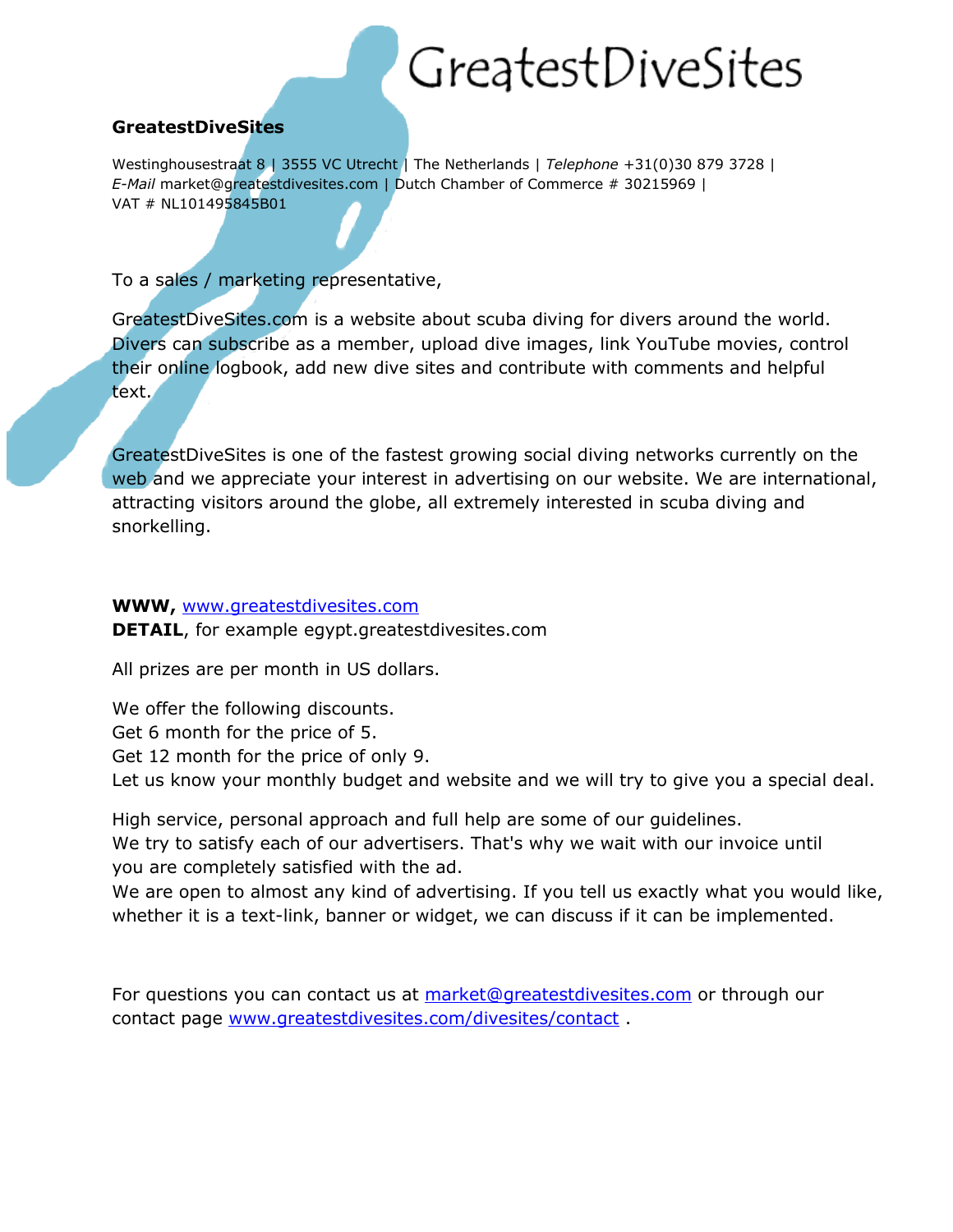|                                                                       |                                                                                                                                                                                                                                                                                    | 27.000.00<br>Member: Logout, My Profile 香皂日日母多             |
|-----------------------------------------------------------------------|------------------------------------------------------------------------------------------------------------------------------------------------------------------------------------------------------------------------------------------------------------------------------------|------------------------------------------------------------|
| Other interesting sites<br>Notidar Apartments in Januar               | Scuba Diving at the Dive Sites and Dive Spots in the World.<br>Take a look at all the pictures!                                                                                                                                                                                    | <b>Ads by Google</b>                                       |
| Air dight, Walesproof Statts Cases<br>Scultur Diving Travel Insurance | Recent diving activity from our members                                                                                                                                                                                                                                            | <b>Division Enterprise</b><br><b>Jirk Siles</b>            |
| waterproof machine allergy systems<br>Sculture Chemic conversion      | Lake Mossive Driver                                                                                                                                                                                                                                                                | <b>Charles Company</b><br><b>Division Systems</b>          |
|                                                                       | Cata Roosse diksut mateus a great don as situation as 10 mailer desig with                                                                                                                                                                                                         |                                                            |
| Contact us If<br>you are<br>interested in                             | plants of products and support<br><b>CALL STATE</b>                                                                                                                                                                                                                                | <b>Advertising here!</b>                                   |
| advertising at<br>this website.                                       | The art care                                                                                                                                                                                                                                                                       | Please contact us if you are<br>interested in advertising. |
| GreatestDivesites                                                     | The Office and the deal                                                                                                                                                                                                                                                            |                                                            |
|                                                                       | Scular diving is one of the most beautiful oports in the world. It can be done everywhere with                                                                                                                                                                                     |                                                            |
| <b>Stuff prover century</b>                                           | one due site being even befor than the other. That's what this website is all about. You by to                                                                                                                                                                                     |                                                            |
| allowed Full service Frain 1                                          | create an extensive incrededipe base for the best sculps dive sites in the world. If is a<br>reference for divers. a meeting place and a place to share your experiences                                                                                                           |                                                            |
| and color proposition and                                             | Advertisers Link <b>Policy and Contract Contract in Institute of the Contract Order of the Contract Order of the Contract Order of the Contract Order of the Contract Order of the Contract Order of the Contract Order of the C</b>                                               |                                                            |
| <b>Built Lake</b>                                                     | the world. If tests on the best line to go. but also information about visibilities, depth and                                                                                                                                                                                     |                                                            |
| For definition factorizing<br>dealers allowing at marketing group     | access methods. Each of the dive sites is constructed in such a way that users will                                                                                                                                                                                                |                                                            |
| and all the contractors are                                           | recognize the icons that stand for certain specifications. If tells us what divers like about this                                                                                                                                                                                 |                                                            |
| Ads by Google                                                         | the site and divers can give comments or share their own experiences. We will show lists<br>of the top diving otes and the best dive locations of all the different regions, which can be<br>rated by divers. All about the best diving in the world can be found at this website. |                                                            |
|                                                                       |                                                                                                                                                                                                                                                                                    |                                                            |

- **1)** Type: Other Interesting Sites box (OIS), Static Text Link on WWW. Location: Top left side on all webpages on the domain WWW. Size: A one line static link (approximately 20 to 30 letters). Costs: \$20 Size: A two line static link (approximately 40 to 60 letters). Costs: \$30
- **2)** Type: Static Alsosee Link (SAL), Rotating Static Banner or Rotating Static Text Link. Location: Top left side on all webpages on the requested domain. Size: A graphical banner (size 210x100px) or title and text in this size. Costs: one domain:  $$20$ , multiple domains:  $$20 + $10$  for each extra domain.
- **3)** Type: Static Context Link (SCL), Static Text Link inside the content of a webpage. WebPage WWW: www.greatestdivesites.com. Costs: \$20 WebPage DETAIL: egypt.greatestdivesites.com. Costs: \$10 WebPage Other: egypt.greatestdivesites.com/dahab. Costs: \$5
- **4)** Type: Gold Partner Account, Rotating Static Text Link Location: Top right side on all webpages on the domain WWW. Size: A title (approximately 20 to 30 letters) and text (approximately 100 to 200 letters). Costs: \$20 (This includes a Silver Partner Account and Bronze Partner Account)